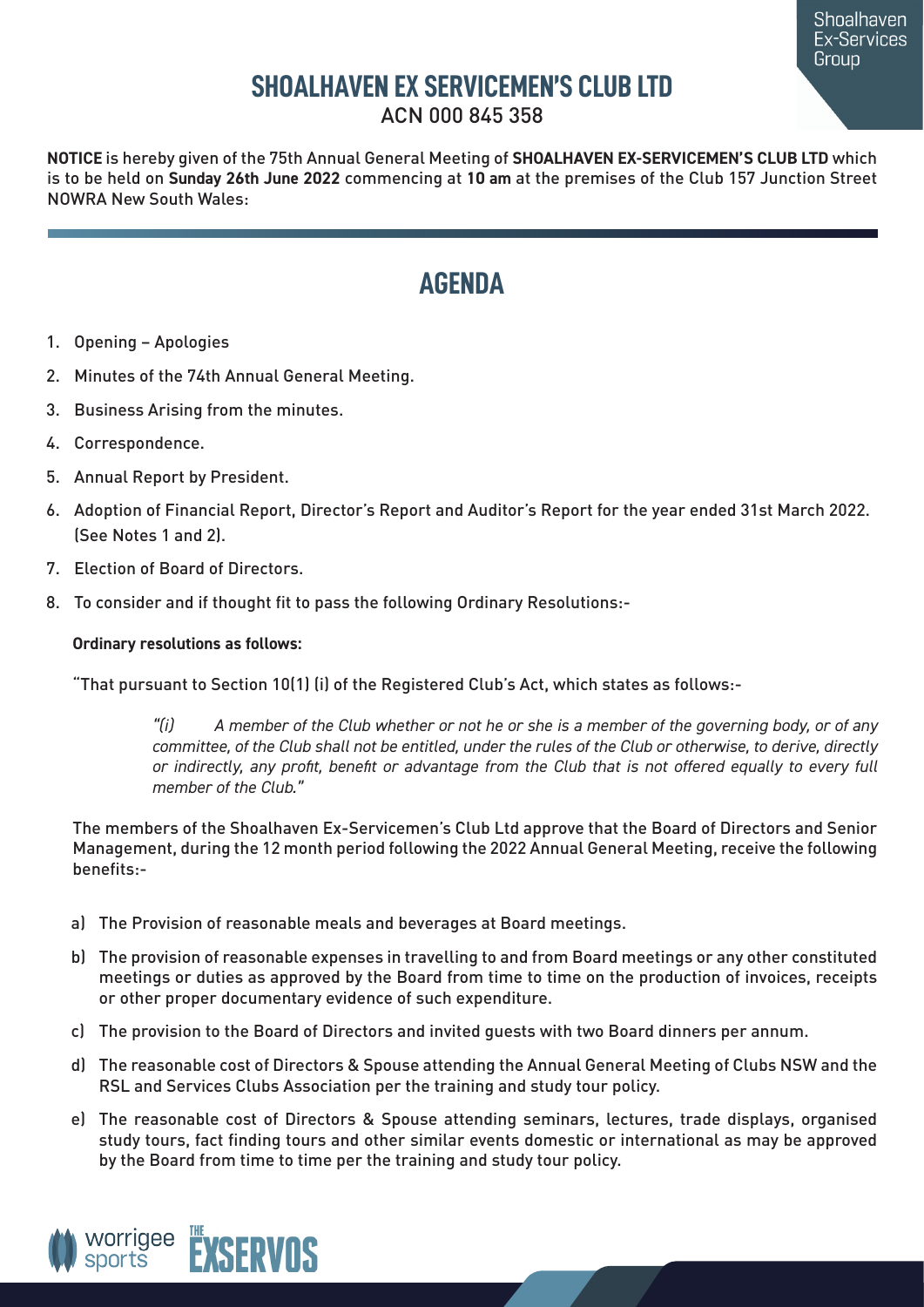- f) The provision of a uniform consisting of a suit, shirts and a tie for Directors and Life Members.
- g) The provision of a Christmas gift voucher of \$50 to Directors and Life Members.
- h) The provision to the Board of Directors and invited guests with a Certificate of Merit Presentation function.
- i) The provision of reasonable expenditure on food and refreshments for Directors and Senior Management officers attending and/or entertaining dignitaries and/or guests of the Club at functions (whether on Club premises or otherwise) including the Presidents ANZAC Day Luncheon, The Annual Corporate Suppliers Golf Day and other marketing or promotional events or activities provided such expenditure is approved by the Board from time to time as being reasonable and properly incurred.
- j) That all Club Directors receive, upon retiring from the Board and after having completed a minimum of five years continuous service, a farewell gift of appreciation to the value of \$500.00 and an extra \$100.00 per annum for each full year completed thereafter up to a maximum of \$3,000.00 in recognition of conspicuous service rendered to the Club."
- k) Annual Honorarium President \$1,000, Treasurer \$500

And the members acknowledge that by passing this resolution the benefits listed above are not available to members generally.

- 9. Special Resolutions
- 10. Any other General Business the meeting may approve.

#### **NOTE 1.**

The Corporations Act does not require the Club to post out the Financial Reports, Director's Reports and Auditor's Reports to members unless they elect in writing, to receive a hard copy or electronic copy and to this end the reports are available electronically on the Club's website at:- https://sesg.com.au/about/reports or alternatively a hard copy may be obtained for collection or posted out from the office at the Club's Junction Street premises.

#### **NOTE 2.**

Members are requested to advise the Secretary Manager, in writing, seven (7) days prior to the date of the Annual General Meeting of any query relating to the Financial Accounts on which information may be required. Such information will be extracted from the records and be available at the Annual General Meeting.

Dated: 5th June 2022 By direction of the Board

**Bernie Brown Chief Executive Officer**

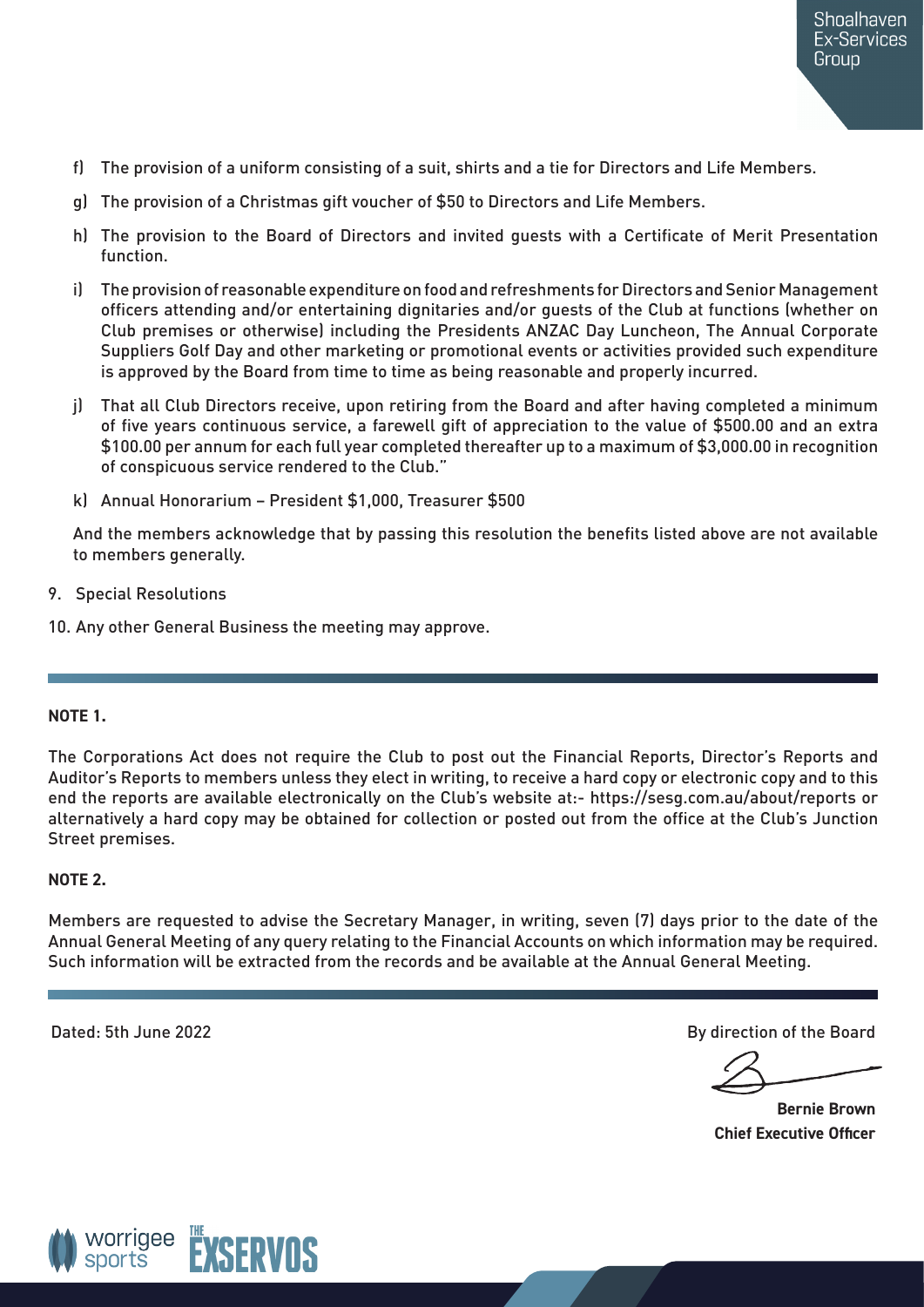# **SHOALHAVEN EX SERVICEMEN'S CLUB LTD**  ABN 81 001 845 358

**NOTICE** is hereby given that at the Annual General Meeting of **SHOALHAVEN EX SERVICEMEN'S CLUB LIMITED** to be held on **Sunday 26th June 2022** commencing at **10am** at the premises of the Club, 157 Junction Street Nowra, New South Wales the members will be asked to consider and if thought fit pass the Special Resolutions set out below.

- 1. To be passed, a Special Resolution must receive votes in favour from not less than three quarters (75%) of those members who, being eligible to do so, vote in person on the Special Resolution at the meeting.
- 2. Only Life members and financial Club members can vote on the Special Resolutions.
- 3. Under the Registered Clubs Act, members who are employees of the Club are not entitled to vote and proxy voting is prohibited.
- 4. The Board of the Club recommends both Special Resolutions to members.

*[The First Special Resolution is to be read in conjunction with the notes to members set out below.]*

That the Constitution of Shoalhaven Ex Servicemens Club Limited be amended by:

- (a) **adding** in the following new Rules 2.4 and 2.5 and by **renumbering** existing rule 2.4 as new Rule 2.6
	- *"2.4 Every member is bound by and must comply with the Constitution and By-laws of the Club and any other applicable determination, resolution or policy which may be made or passed by the Board.*
	- *2.5 The Constitution and By-laws of the Club have effect as a contract between:*
		- *(a) the Club and each member; and*
		- *(b) the Club and each director;*
		- *(c) each member and each other member,*

*under which each person agrees to observe and perform the Constitution and By-laws so far as they apply to that person."*

- (b) **inserting** the following new Rules 3.1(i), 3.1 (n) and 3.1 (p) and **renumbering** the remaining provisions of Rule 3.1 accordingly:
	- *"3.1 (i) Financial member" means a member of the Club who has paid all joining fees, subscriptions, levies, and other payments to the Club by the relevant due dates.*
	- *3.1 (n) "Non-financial member" means a member who has not paid all joining fees, subscriptions, levies, and other payments to the Club by the relevant due dates.*
	- *3.1 (p) "Quarter" means a period of 3 months ending on 31 March, 30 June, 30 September, or 31 December."*
- (c) **deleting** Rule 3.2 and **renumbering** the remaining provision of Rule 3 accordingly.
- (d) **deleting** Rule 12.2 and **inserting** the following new Rule 12.2:
	- *"12.2 Should a person who is admitted as a Provisional member not be elected to membership of the Club:*

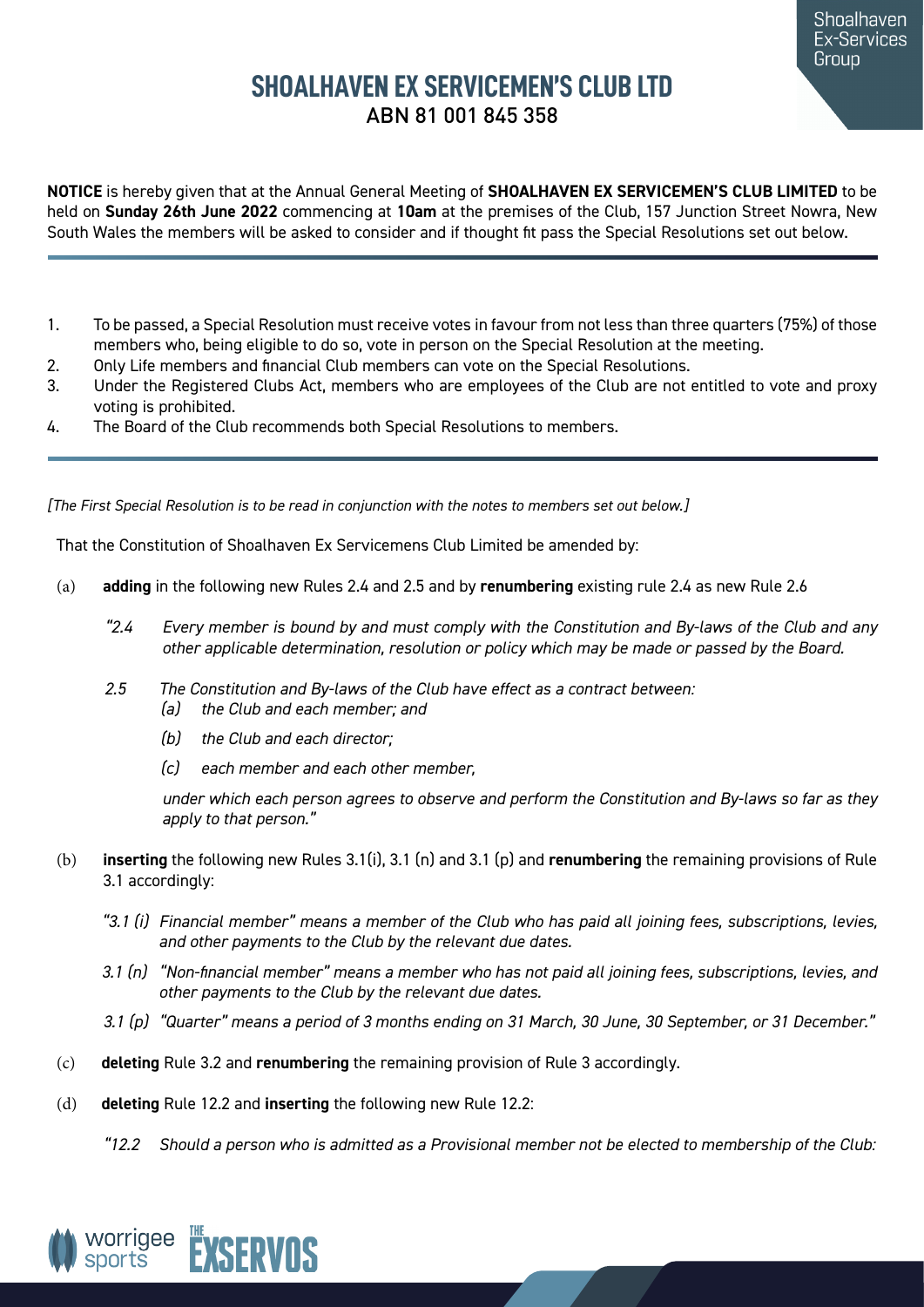- *(a) That person shall cease to be a Provisional member of the Club; and*
- *(b) the joining fee (if any) and subscription submitted with the nomination shall be returned to that person."*
- (e) **inserting** the following new Rule 14.3 and **renumbering** the remaining provisions of Rule 14 *accordingly:*
	- *"14.3 A person may be admitted to Temporary membership for a period of up to, but not exceeding seven (7) consecutive days (or such longer period as approved by the relevant regulatory body). A person admitted to Temporary membership under this Rule shall only be required to enter their relevant details in the register of Temporary members referred to in Rule 18.1 (c) on the first day that they enter the Club's premises during that period."*
- (f) **inserting** the following new Rules 15.4(c) and (d) and **renumbering** the remaining provisions of Rule 15.4 accordingly:
	- *"(c) the email address of the applicant;*
	- *(d) the telephone number of the applicant;"*
- (g) **deleting** the existing Rule 15.4(d) and **renumbering** the remaining provisions of Rule 15.4 accordingly
- (h) **adding** in the words, (if any) after the word, "subscription" where it appears in Rules 15.5 (a) and 15.7.
- (i) **deleting** from Rule 15.8 the words "and address".
- (j) **deleting** Rule 16.1 and **inserting** the following new Rule 16.1:
	- *"16.1 For the purposes of section 30 (2B) of the Registered Clubs Act, the Board shall determine the joining fees, subscriptions, and other payments (excluding levies) payable by members of the Club."*
- (k) **deleting** from Rule 17.1 the words "any member who is not a Financial Member (as defined in Rule 3.2)" and **inserting** the words "a Non-Financial member".
- (l) **deleting** Rule 18.1(a)(ii) and **renumbering** the remaining provisions accordingly.
- (m) **inserting** new Rule 20.2(a)(ii) and **renumbering** the remaining provision accordingly:
	- *"(ii) the particulars of the charge, including the alleged facts and circumstances which give rise to the charge against the member;"*
- (n) **deleting** from the new Rule 20.2(b) the words "by a prepaid letter sent by post to the member's last known address" and **inserting** the words "at least" after the word "writing":

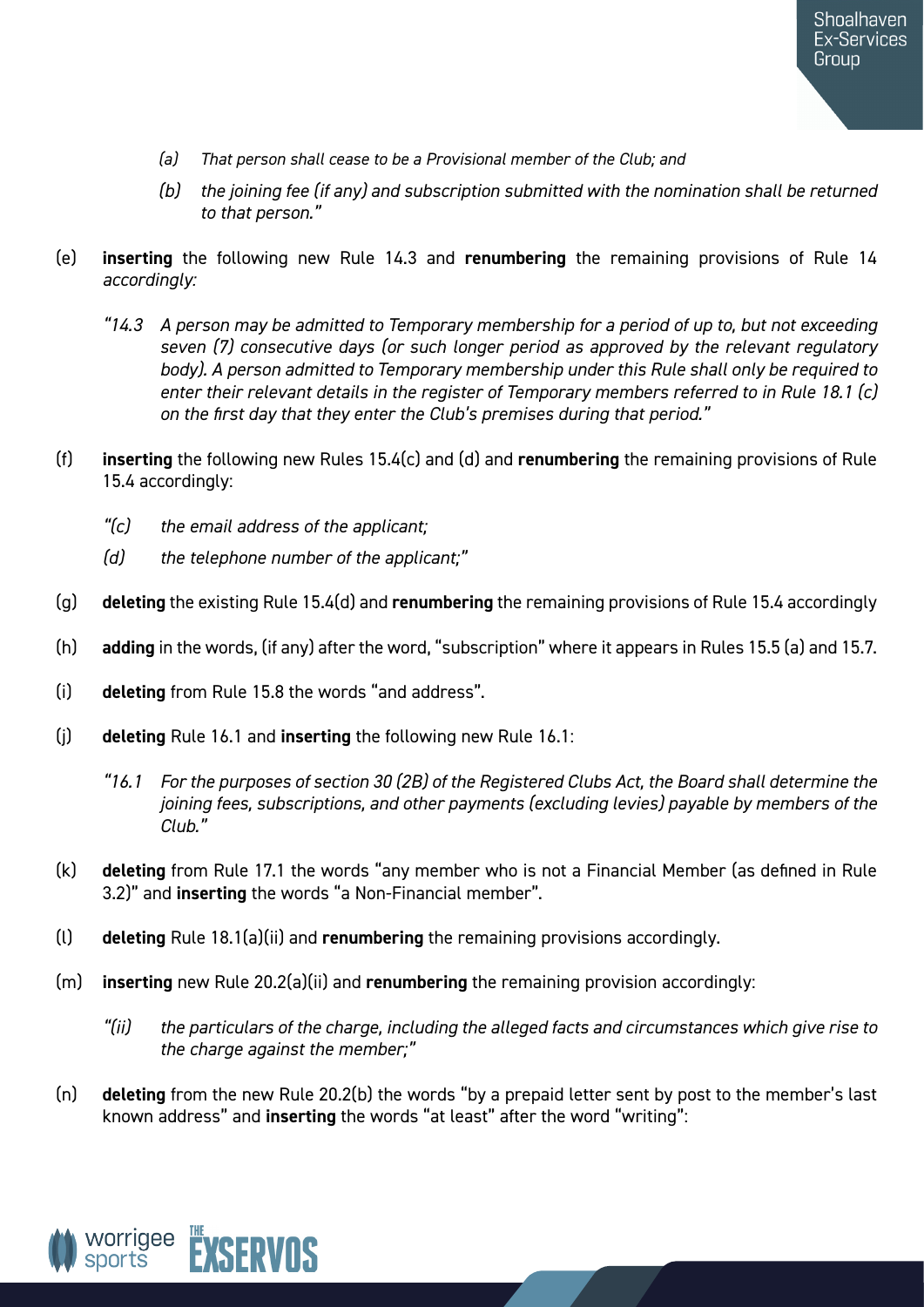- *"(b) The member charged shall be notified of the matters in paragraph (a) of this Rule 20.2 by notice in writing at least seven (7) days before the meeting of the Board at which the charge is to be heard."*
- (o) **inserting** the following new Rule 20.2(c)(iii):
	- *"(iii) call witnesses provided that:*
		- *(1) if a proposed witness fails to attend the hearing or provide evidence at the hearing, the Board can still hear and determine the charge; and*
		- *(2) the Club cannot and will not force any person (including a member) proposed by the member charged as a witness to attend and provide evidence at the hearing. The member charged must act in an appropriate manner at the meeting (and in particular and without limitation, the member must not act in an offensive or disruptive manner)."*
- (p) **inserting** the following new Rules 20.2(d) and (e) and **renumbering** the remaining provisions accordingly:
	- *"(d) If the chairperson determines (in their absolute discretion) that the member charged is not acting in an appropriate manner, the chairperson may issue the member charged with a warning regarding the member's conduct and advise the member that if the member fails to comply with the warning, the member may be asked to leave the meeting and the Board will continue to consider and deal with the charge in the absence of the member.*
	- *(e) If the member charged does not comply with the warning given in accordance with paragraph (d) of this Rule, the chairperson (in their absolute discretion) may exclude the member charged from the meeting and continue to consider and deal with the charge in his or her absence."*
- (q) **deleting** the existing Rule 20.2(g).
- (r) **inserting** into the new Rule 20.2(g) the word "may" after the word "Board", and **deleting** the words "must come to a decision as to whether the member is guilty or not of the charge" and **inserting** the following new Rules  $20.2(g)(i)$  and (ii):
	- *"(i) immediately come to a decision as to the member's guilt in relation to the charge; or*
	- *(ii) advise the member that the Board requires additional time to consider the evidence put before it in order to determine whether or not the member is guilty of the charge."*
- (s) **inserting** the following new Rule 20.2(h):
	- *"(h) After the Board has come to a decision as to the member's guilt in relation to the charge it must:*
		- *(i) in the case of a decision under Rule 20.2(g)(i) of this Rule, immediately inform the member of the Board's decision; or*

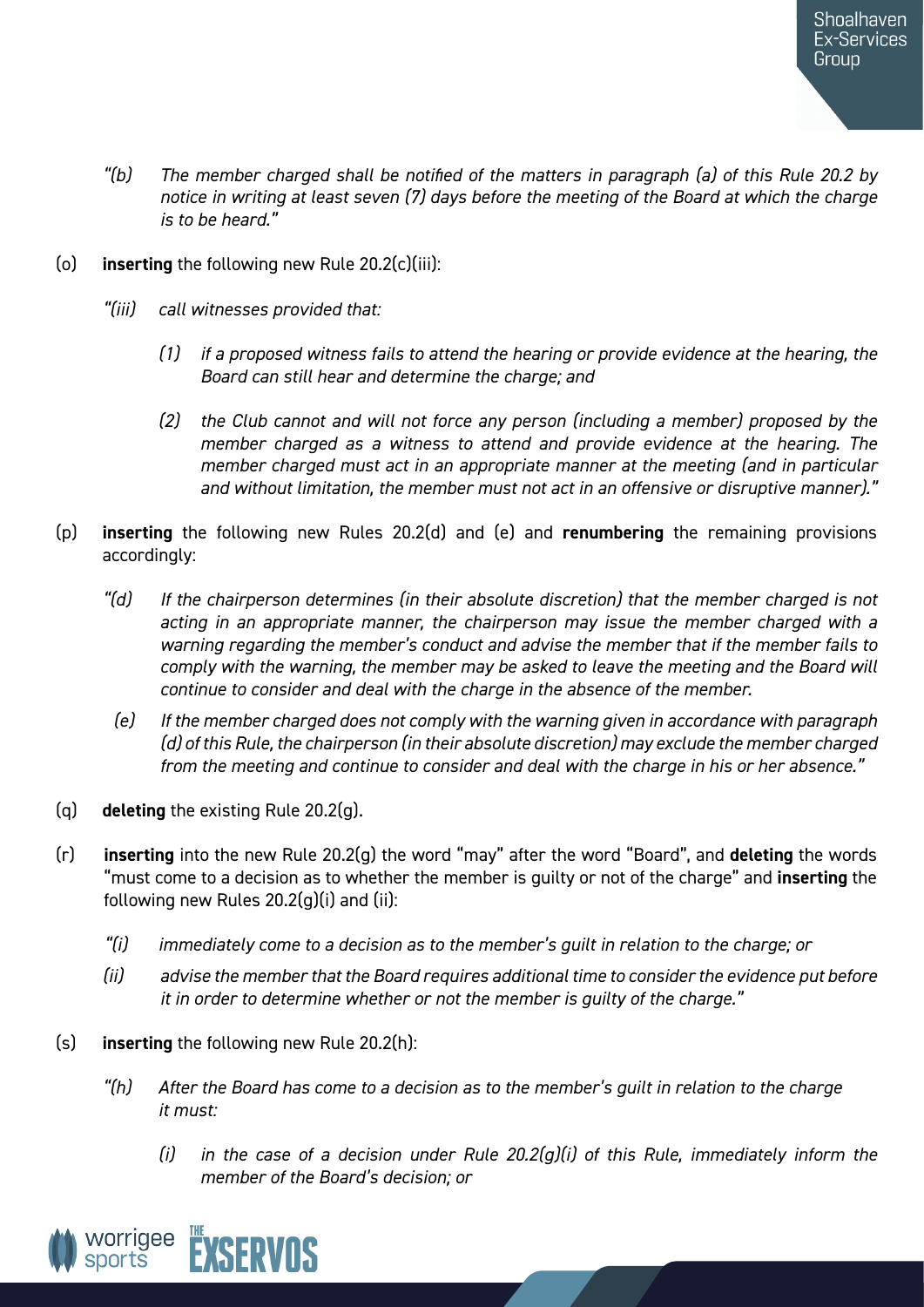- *(ii) in the case of a decision under Rule 20.2(g)(ii), inform the member of the Board's decision in writing within seven (7) days of the date of the decision of the Board."*
- (t) **deleting** from new Rule 20.2(i) the words "and is at the meeting" after the word "guilty," and the words "at the meeting" after the word "opportunity" and **inserting** at the end of the Rule "The Board shall, in its absolute discretion, determine whether or not the member will address the issue of penalty:
	- *(i) At the meeting or afterwards; and*
	- *(ii) by way of verbal or written submissions or a combination of thereof."*
- (u) **inserting** new Rule 20.2(j):
	- *"(j) After the Board has made a decision on the issue of penalty, the Board must advise the member of its decision."*
- (v) **deleting** from new Rule 20.2(k) the words "by secret ballot".
- (w) **inserting** the following new Rule 20.2(n):
	- *"(n) The Board may authorise the Secretary and other persons to attend the meeting to assist the Board in considering and dealing with the charge, but those persons shall not be entitled to vote at the meeting."*
- (x) **inserting** new Rule 20.3 and **renumbering** the remaining provisions accordingly:
	- *"20.3 The outcome of disciplinary proceedings shall not be invalidated or voided if the procedure set out in Rule 20.2 is not strictly complied with provided that there was no substantive injustice for the member charged."*
- (y) **deleting** from new Rule 20.4 the words *"or for five (5) weeks whichever is the sooner".*
- (z) **deleting** Rule 27.4 and **inserting** new Rule 27.4:
	- *"27.4 A member who:*
	- *(a) is an employee; or*
	- *(b) is currently under suspension pursuant to Rules 20 and 21;*
	- *(c) is not a financial member;*
	- *(d) has been cited to appear before the Board or the Board's duly constituted disciplinary committee on any charge and has been found guilty of such charge and either expelled or suspended for a period in excess of three (3) months within the period of two (2) years immediately prior to the date determined for the next Annual General Meeting; or*
	- *(e) has at any time been convicted of an indictable offence; or*

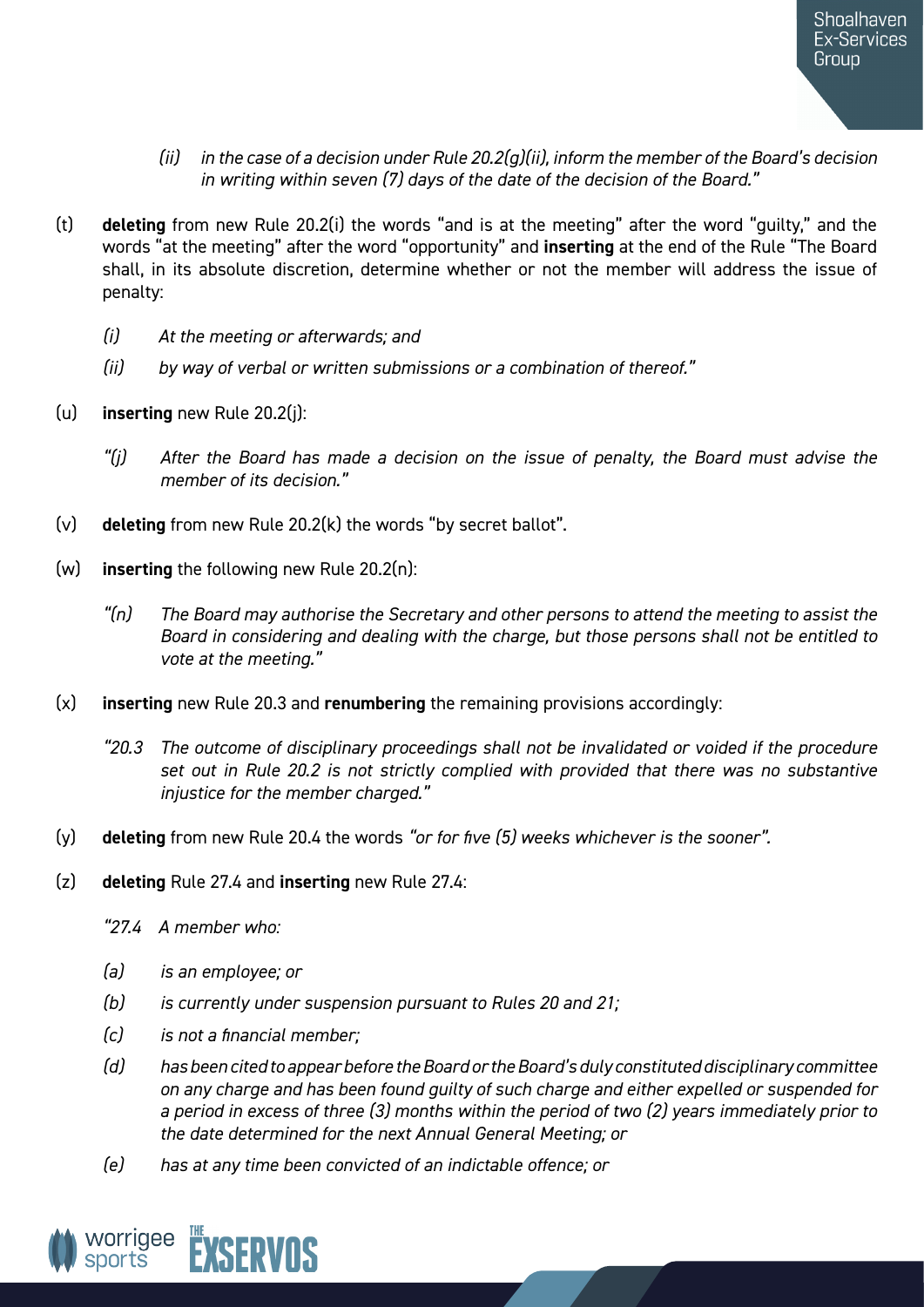- *(f) is a former employee of the Club whose services were terminated by the Club for misconduct;*
- *(g) was an employee of the Club, or any club that has amalgamated with the Club, within the period of five (5) years prior to nomination, election, or appointment to the Board;*
- *(h) is disqualified from being a director by reason of any order or declaration made under the Act, Liquor Act, Registered Clubs Act, or any other applicable legislation;*
- *(i) is of unsound mind or whose person or estate is liable to be dealt with any way under the law relating to mental health;*
- *(j) is prohibited from being a director by reason of any order or declaration made under the Act, Liquor Act, Registered Clubs Act, or any other applicable legislation;*
- *(k) has been convicted of an indictable offence (irrespective of whether or not a conviction was actually recorded) but it does not include a spent conviction (as defined in the Criminal Records Act 1991);*
- *(l) is a current contractor of the Club or a director, secretary, employee, or business owner of a contractor;*
- *(m) was a contractor of the Club or a director, secretary, employee, or business owner of a contractor immediately preceding the proposed date of election or appointment to the Board.*

*shall not be eligible to stand for or be elected or appointed to the Board."* 

#### (aa) **inserting** new Rule 27:7

*"A member shall not be entitled to be elected or appointed to the Board if he or she does not hold a Director Identification Number on the proposed date of election or appointment to the Board."*

- (ab) **inserting** the following new Rules 28.1(d) to (g) inclusive and **renumbering** the remaining provisions:
	- *"(d) The nomination form shall be:*
		- *(i) In writing; and*
		- *(ii) in such form and contain such particulars as determined by the Board from time to time (including without limitation, may require certain information to be supported by a statutory declaration);*
	- *(e) Candidates are responsible for ensuring that they have correctly completed their nomination form and the Club is not required to notify candidates of an incorrectly completed nomination form.*
	- *(f) The receipt of a nomination form by the Club does not constitute an acknowledgement by the Club that the nomination form has been completed correctly.*
	- *(g) The failure to complete the nomination form correctly may result in a candidate being ineligible to nominate for election to the board."*

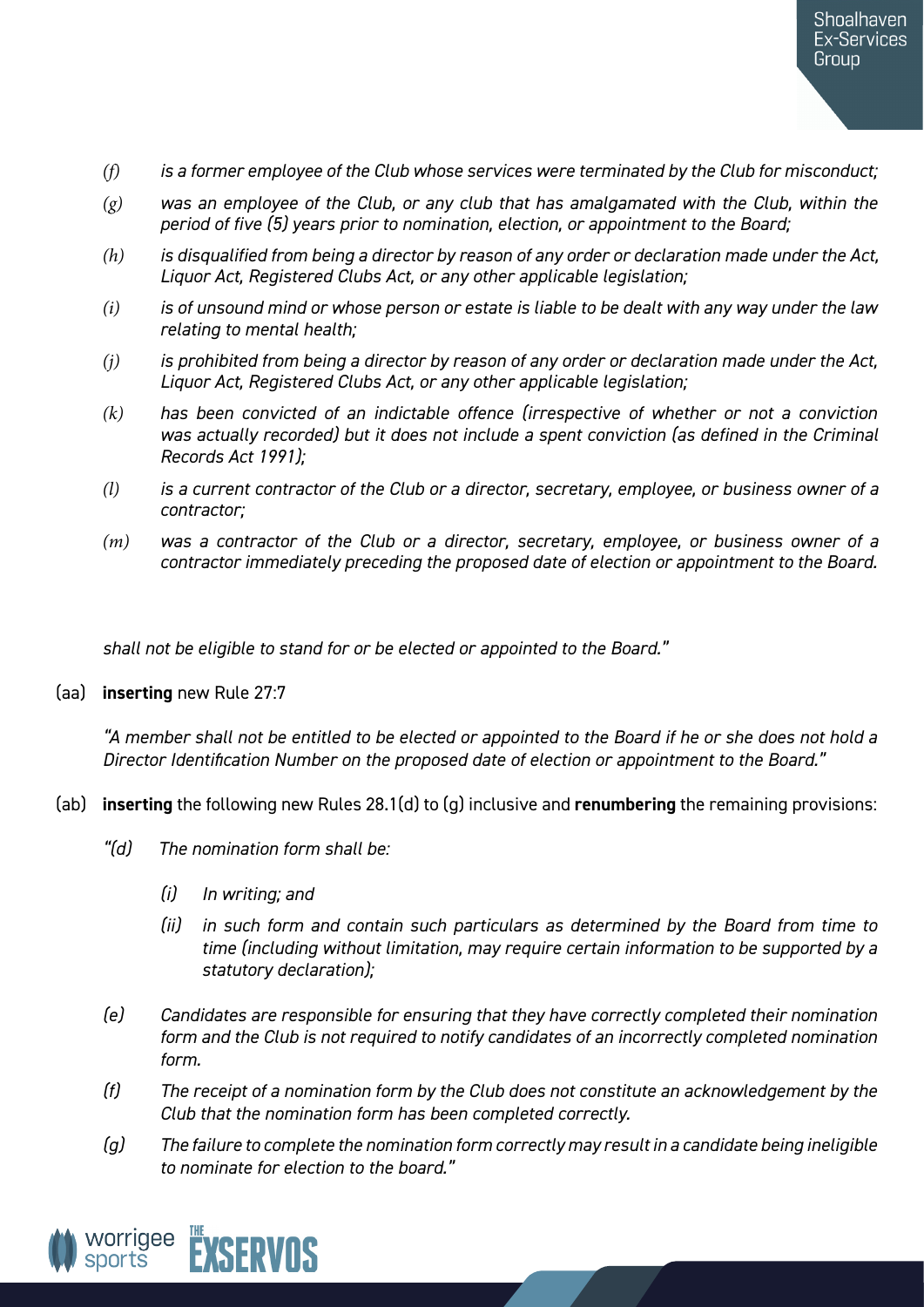- (ac) **inserting** the following new Rules 28.1(o) to (q) inclusive and **renumbering** the remaining provisions:
	- *"(o) If there be more than the required number nominated for any position an election shall take place in respect of that position.*
	- *(p) If a member who has been nominated for more than one office is elected to a senior office, the member shall be eliminated from the election for the junior office. For the purposes of this Rule 28.1 the order of seniority shall be:*
		- *(i) Chairperson;*
		- *(ii) Vice Chairperson;*
		- *(iii) Ordinary director.*
	- (q) If an election is required pursuant to rule 28.1(o), the following shall apply:
		- *(i) A ballot paper shall be prepared with the order of the names of the nominees determined by lot conducted by the Returning Officer;*
		- *(ii) At least five (5) days before the commencement of voting, the Club must display a notice on the Club's website and on the Club noticeboard which confirms:*
			- *(1) the approved method of voting which may include voting by electronic means; and*
			- *(2) the procedures to be followed for voting;*
			- *(3) the dates and times when members can vote;*
			- *(4) any other details which may be required for voting."*
- (ad) **inserting** the following new Rule 28.1(gg):
	- *"(gg) If the election of the Board is to be conducted electronically, members will be able to vote either by using their own personal computer or other electronic device without having to attend the Club's premises or by using a designated computer or other electronic device at the Club's premises."*
- (ae) **inserting** new Rule 28.3:

*"The election of the Board (including without limitation, the results of the election of the Board) shall not be invalidated or voided if the procedure in Rule 28.1 is not strictly complied with provided there is no substantive injustice for any candidates."*

- (af) **inserting** new Rule 29.3(a) and **renumbering** the remaining provisions accordingly:
	- *"(a) delegate any of its powers to directors, members, employees, committees, sub clubs or any combination thereof;"*

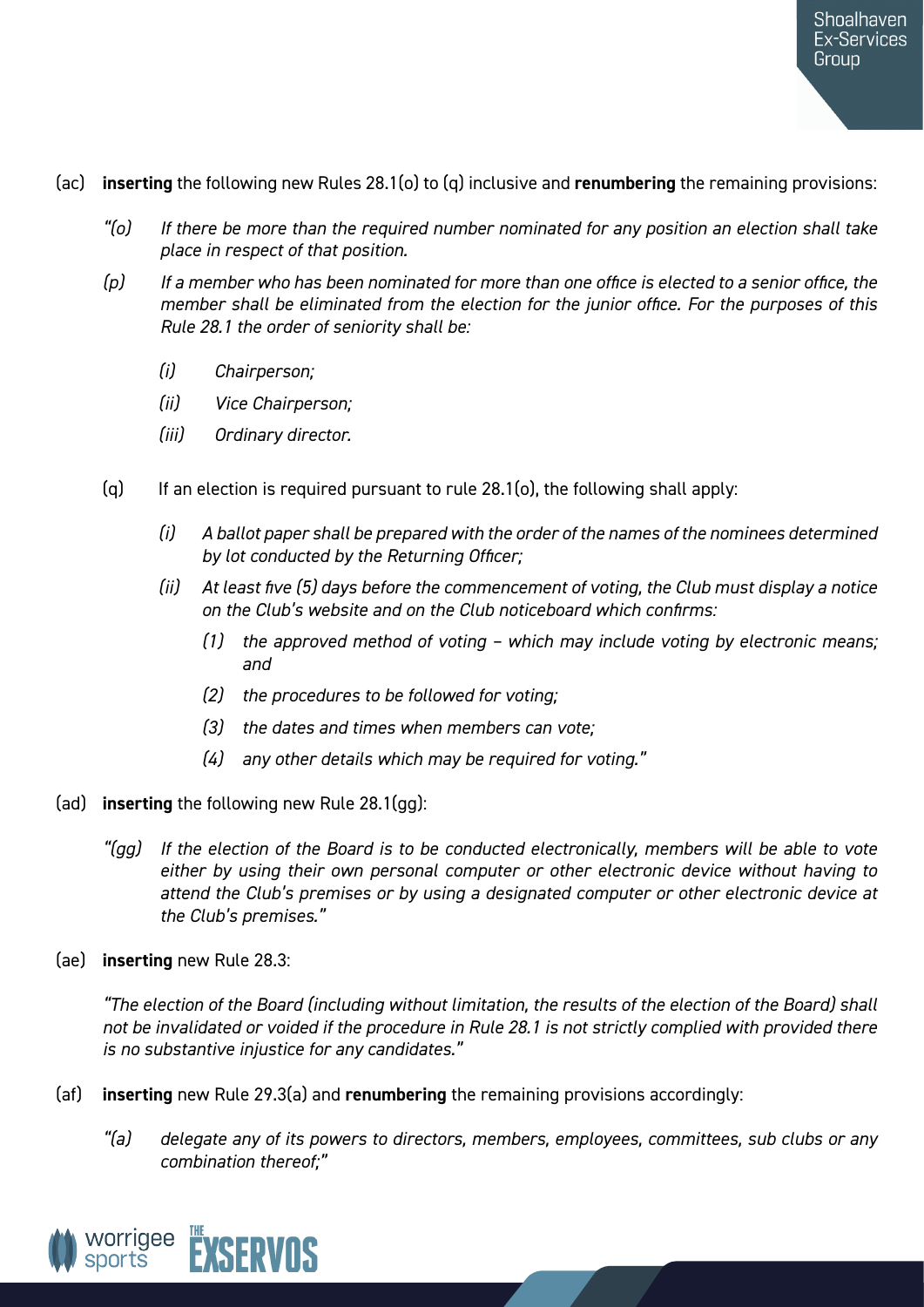(ag) **inserting** new Rule 29.3(h):

*"issue requests and directions to members which may be reasonably required for the proper conduct and management of the Club."*

(ah) **inserting** new Rule 29.10 and **renumbering** the remaining provisions accordingly:

*"The Board shall have the power to dissolve committees or remove committee members from office."*

(ai) **inserting** new Rule 29.11(f):

*"(f) dissolve Sub clubs or remove committee members from office of Sub Clubs."*

(aj) **inserting** new Rule 29.18 and **renumbering** the remaining provisions accordingly:

*"All assets in possession and control of a Sub Club (including cash reserves) are owned by the Club."*

- (ak) **deleting** in Rule 30.1 the words "calendar month" and **inserting** the word "Quarter".
- (al) **inserting** the following new Rule 35.1(a):
	- *"(a) dies;"*

(am) **deleting** the new Rule 35.1(d) and **inserting** the following new Rule 35.1(d) as follows:

- *"(d) is absent from meetings of the Board for a continuous period of ninety (90) days (calculated from the last meeting of the Board attended) without the prior written consent of the Board unless the Board determines that their office is not vacant as a result of that absence."*
- (an) **deleting** from Rule 35.1(e) the words "given to the Secretary" after the word "writing".
- (ao) **inserting** the following new Rules 35.1(j) to (p) inclusive as follows:

*"(j) was not eligible to stand for or be elected or appointed to the Board.*

*(k) ceases to hold the necessary qualifications to be elected or appointed to the Board.*

*(l) is convicted of an indictable offence (unless no conviction is recorded).*

*(m) is not a Financial member of the Club.*

*(n) is found guilty of a disciplinary charge and suspended from membership of the Club for a period exceeding three (3) months.*

- *(o) Is removed from office as a director in accordance with the Act and this Constitution.*
- *(p) does not hold a Director Identification Number (unless exempted from doing so)."*

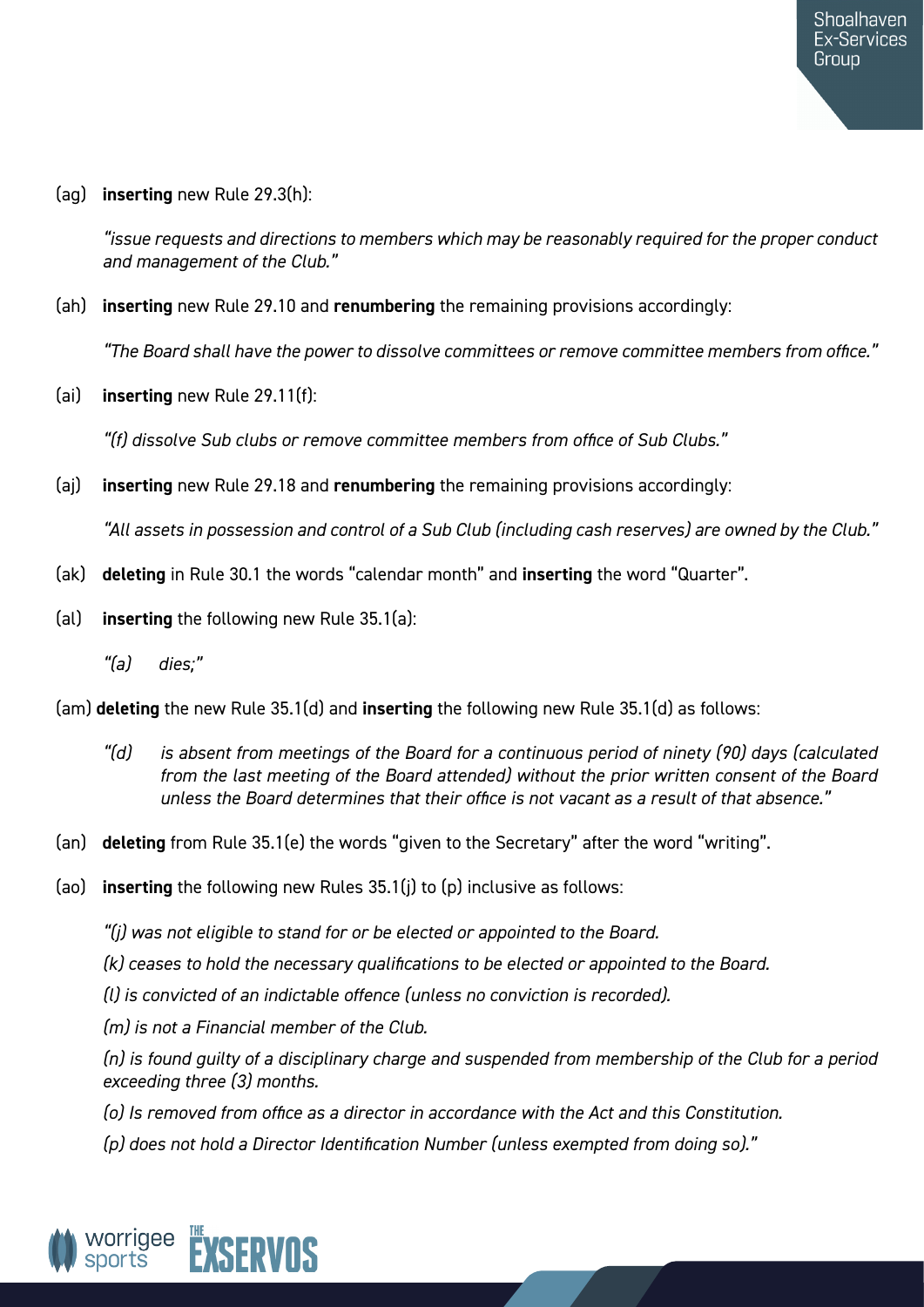(ap) **inserting** new Rule 36.19 as follows and **renumbering** the remaining provisions:

*"36.19 The chairperson:*

- *(a) is responsible for the conduct of the general meeting; and*
- *(b) shall determine the procedures to be adopted and followed at the meeting;*
- *(c) may refuse a member admission to a general meeting or require a member to leave a general meeting if in his or her opinion, the member is not complying with reasonable directions and/or is acting in an offensive and disruptive manner at the meeting."*
- (aq) **amending** the heading above Rule 36.37 to read as follows "**Adjournment of and use of Technology for General Meetings**."
- (ar) **inserting** the following new Rule 36.44 as follows:
	- *"36.44 If permitted by the Act, the Club may hold virtual only general meetings or Annual General Meetings. The provisions of the Act shall apply to such meetings and to the extent of any inconsistencies between the Act and the Constitution, the provisions of the Act shall prevail."*

(as) **deleting** Rules 44.1 to 44.3 inclusive and **inserting** the following new Rules 44.1 to 44.4 inclusive:

- *"44.1 Without limiting the provisions of the Corporations Act, a notice may be given by the Club to any member either:*
	- *(a) personally; or*
	- *(b) by sending it by post to the address of the member;*
	- *(c) by sending it to the electronic address of the member;*
	- *(d) by sending the member sufficient information (either electronically or in physical form) to access the notice electronically, including by way of a text message containing a hyperlink to access the notice or a postcard to the member's address containing instructions on how to access the notice.*
- *44.2 Where a notice is sent to a member in accordance with Rule 44.1(a), the notice is deemed to be received on the day it is given to the member.*
- *44.3 Where a notice is sent to a member in accordance with Rules 44.1(b) and (c), the notice shall be deemed to have been received by the members on the day following that on which the notice was sent.*
- *44.4 Where a notice is sent to a member in accordance with Rule 44.1(d), the notice shall be deemed to have been received by the member on the day following that on which the Club provided the member with the relevant information to access the notice."*

(at) **inserting** new heading and Rule 48 as follows:

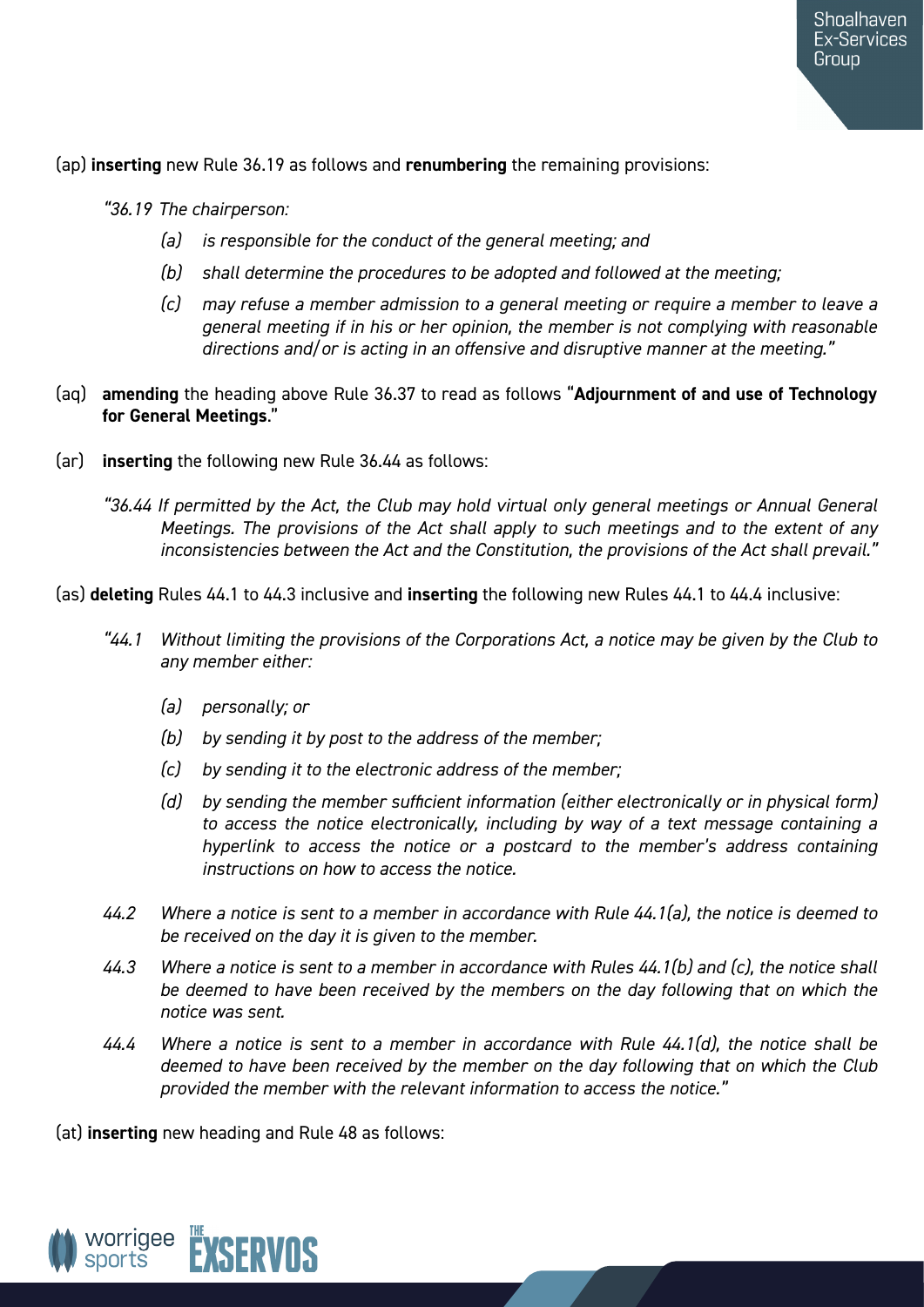## "48. **MEETINGS AND VOTING**

- *48.1 In accordance with section 30C (3) of the Registered Clubs Act, the Club, the Board,or a committee of the Club may (but is not required to):*
	- *(a) distribute a notice of, or information about, a meeting or election of the Club, the Board, or a committee of the Club by electronic means, and/or*
	- *(b) hold a meeting at which all or some persons attend by electronic means but only if a person who speaks at the meeting can be heard by the other persons attending;*
	- *(c) allow a person entitled to vote at a meeting of the Club, the Board, or a committee of the Club.to vote in person or by electronic means.*
- *48.2 If there is any inconsistency between Rule 48.1 and any other provision of this Constitution, Rule 48.1 shall prevail to the extent of that inconsistency."*

# **Notes to Members on the First Special Resolution**

- 1. The First Special Resolution proposes a series of amendments to the Club's Constitution to bring it into line with best practice and the requirements of the Corporations Act, Liquor Act and Registered Clubs Act (RCA).
- 2. Paragraph (a) amends Rule 2 to clarify that each member is bound by the Constitution, and it operates as a contract between the Club and each member, the Club, and each Director and between each member and each other member.
- 3. Paragraphs (a) and (c) amends the definitions used in the Constitution.
- 4. Paragraph (d) removes the 6-week time limit on a person's application for Provisional membership.
- 5. Paragraph (d) relates to changes to Temporary membership to bring into line with the RCA.
- 6. Paragraphs (f) (g) and (i) adopt recent amendments to the RCA which remove the requirement to obtain details of a new members occupation and having to put the address on the Notice board for a new member. The club will also collect the email address and mobile number for new members.
- 7. Paragraphs (j) and (h) amends the provision dealing with member subscriptions to remove the requirement to charge an annual subscription fee of no less than a minimum of \$2.00. This requirement has recently been removed from the RCA.
- 8. Paragraph (j) set out the restrictions on the rights and privileges of non-financial members.
- 9. Paragraphs (l) amends the membership register requirements to reflect the RCA.
- 10. Paragraphs (m) to (x) inclusive amend the existing provisions relating to disciplinary matters to bring the Constitution into line with best practice.
- 11. Paragraph (y) amends the provision dealing with the provisional suspension of membership pending a disciplinary hearing in rule 20.4 so that the provisional suspension will last until the hearing of the disciplinary hearing and not end within 5 weeks if the hearing has not taken place.

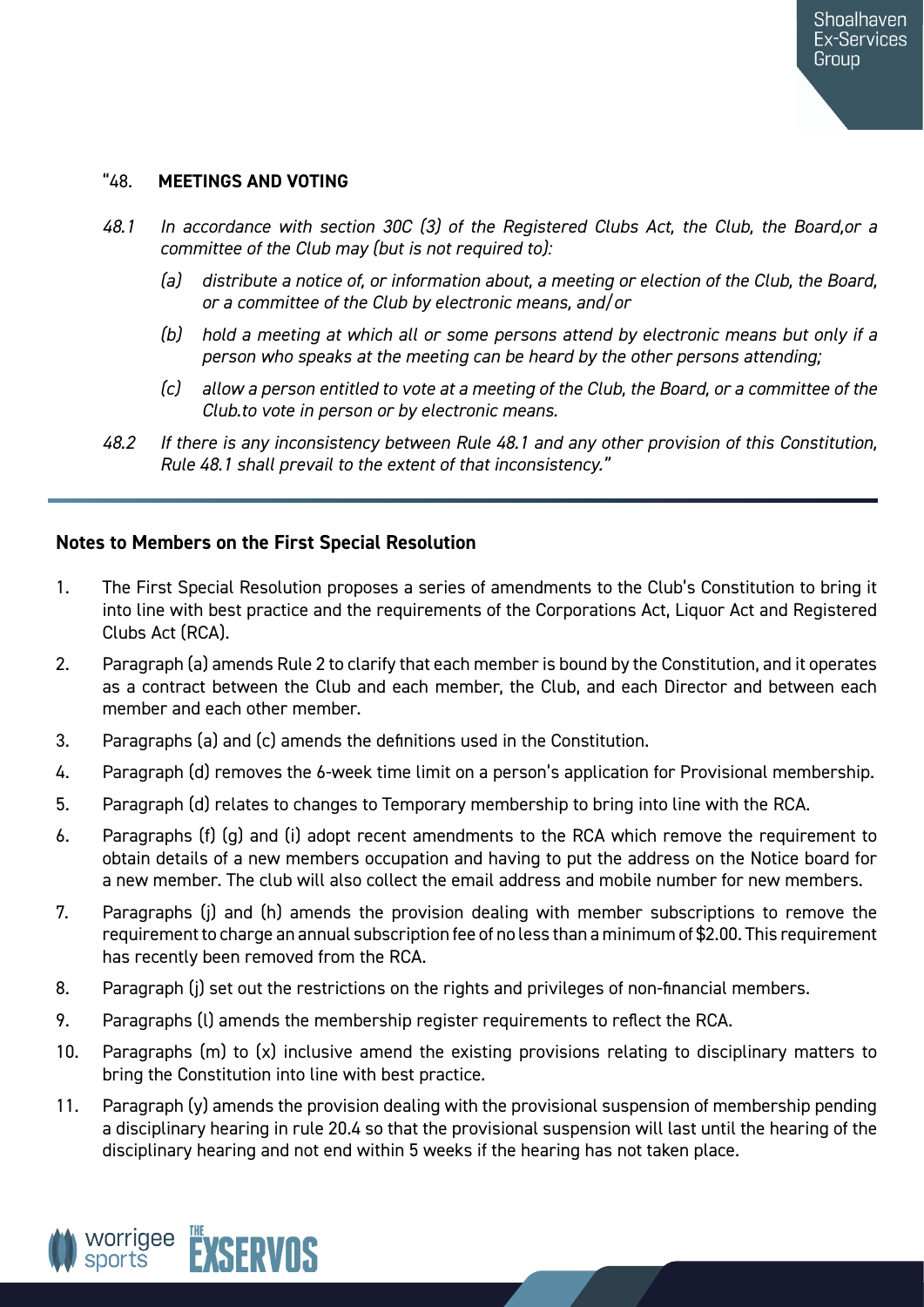- 12. Paragraph (z) sets out additional grounds upon which a member will be ineligible to be elected to the board including if they are a contractor to the Club or an employee of a contractor.
- 13. Paragraph (aa) inserts a new rule 27.7 which requires all directors to have a Director Identification Number as required under the Corporations Act.
- 14. Paragraph (bb) simply clarifies that a failure to strictly follow all the procedures in the Constitution in relation to the election of the board does not invalidate the election process.
- 15. Paragraph (cc) and (dd) insert some usual provisions dealing with the election of the Board and also provides that the Board in the future may introduce voting in the election of the Board using electronic means.
- 16. Paragraph (ee) adds a new provision which provides that an election will not be invalid if some of the procedures have not been followed provided there has been no substantive injustice for any of the candidates.
- 17. Paragraphs (ff) to (jj) amend existing provisions relating to the powers of the Board to bring the Constitution into line with best practice. The powers of the Board remain unchanged.
- 18. Paragraph (kk) amends existing Rule to allow the Board to meet whenever required but at least once every 3 months. This reflects a recent change to the RCA which removed the requirement for the board of a club to meet at least once a month and replaced it with a requirement to meet at least once every 3 months.
- 19. Paragraphs (ll) up to and including (oo) amends Rules which deals with the grounds upon which a casual vacancy on the Board of the Club will arise.
- 20. Paragraph (pp) [insert] adds a new Rule 36.19 which sets out the powers of the chairperson of a general meeting in more detail which reflects the general law.
- 21. Paragraph (qq) simply amends the Heading to rule 36.37.
- 22. Paragraph (rr) allows the Club to hold virtual meetings if ever required in the future which is allowed under the Corporations Act.
- 23. Paragraphs (ss) and (tt) amend existing provisions regarding notices to members to bring the Constitution into line with the Corporations Act and adds a new Rule 48 which reflects recent changes to the RCA including allowing the Club to send Notice of a general meeting and documents relating to a meeting electronically.

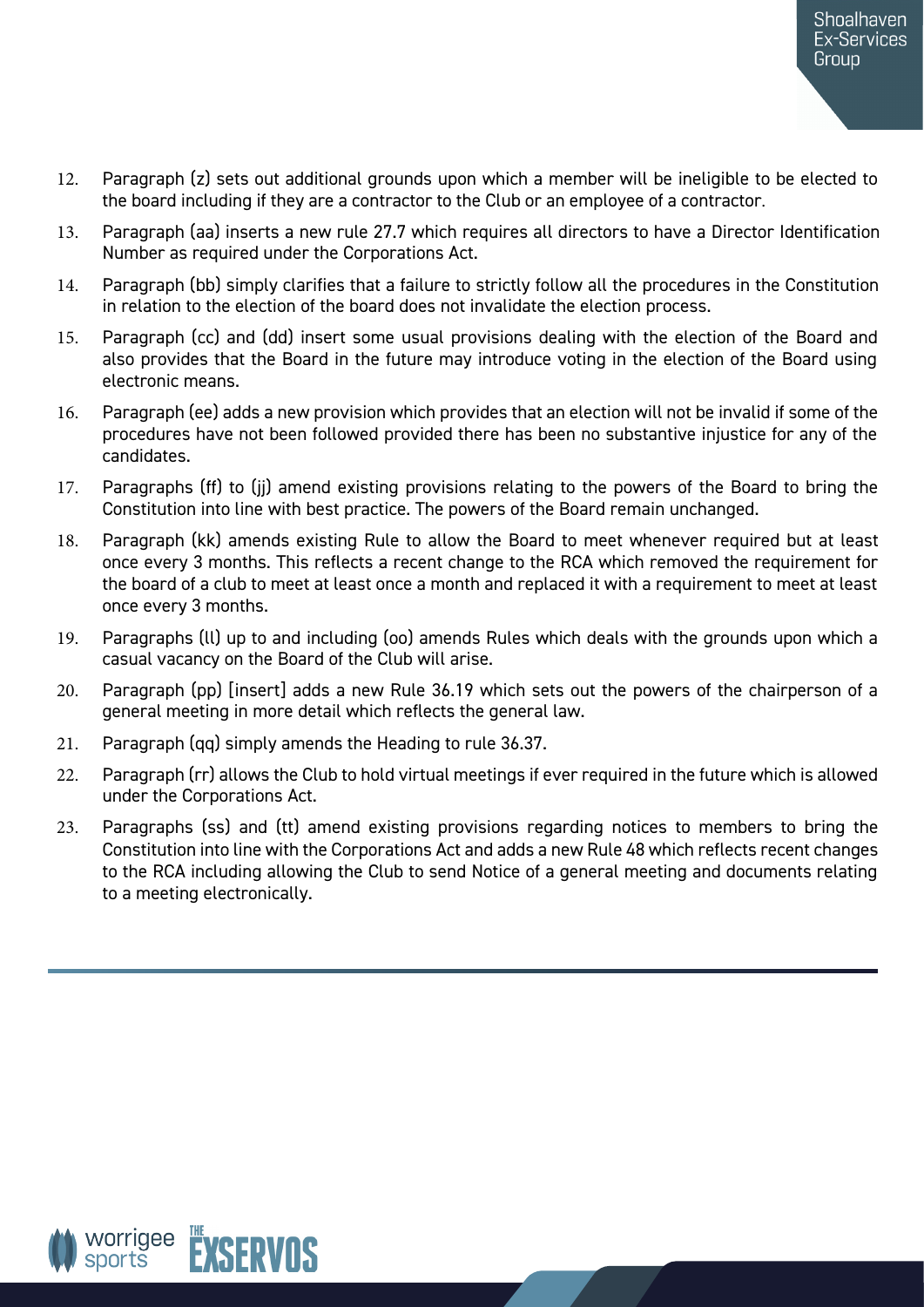## **SECOND SPECIAL RESOLUTION**

*[The Second Special Resolution is to be read in conjunction with the notes to members set out below.]*

#### (a) **inserting** the following new Rule 12.5:

- *"12.5 The Secretary or senior employee then on duty may refuse a Provisional member admission to the Club's premises or terminate the membership of any Provisional member at any time without notice and without having to provide any reason. If the membership of a Provisional member is terminated in accordance with this Rule, the Club must return any joining fee and annual subscription (if any) paid by the Provisional member when applying for membership of the Club."*
- (b) **inserting** the following new Rule 20A:
	- *"20A. ADDITIONAL DISCIPLINARY POWERS OF SECRETARY*
	- *20A.1 If, in the opinion of the Secretary (or his or her delegate), a member has engaged in conduct that is unbecoming of a member or prejudicial to the interests of the Club, then the Secretary (or his or her delegate) may suspend the member from some or all rights and privileges as a member of the Club for a period of up to twelve (12) months.*
	- *20A.2 In respect of any suspension pursuant to Rule 20A.1, the requirements of Rules 20.1 to 20.2 shall not apply.*
	- *20A.3 If the Secretary (or his or her delegate) exercises the power pursuant to Rule 20A.1, the Secretary (or his or her delegate) must notify the member (by notice in writing) that:* 
		- *(a) the member has been suspended as a member of the Club; and*
		- *(b) the period of suspension;*
		- *(c) the privileges of membership which have been suspended; and*
		- *(d) if the member wishes to do so, the member may request by notice in writing sent to the Secretary) the matter be dealt with by the Board pursuant to Rules 20.1 to 20.2.*
	- *20A.4 If a member submits a request under Rule 20A.3(d):*
		- *(a) the member shall remain suspended until such time as the charge is heard and determined by the Board; and*
		- *(b) the Club must commence disciplinary proceedings against the member in accordance with the requirements of Rule 20.*
	- *20A.5 The determination of the Board in respect of those disciplinary proceedings shall be in substitution for and to the exclusion of any suspension imposed by the Secretary (or his or her delegate).*
	- *20A.6 This Rule 20A applies to Full members only and it does not limit or restrict the Club from exercising the powers contained in Rule 21 of this Constitution and the powers contained in section 77 of the Liquor Act."*